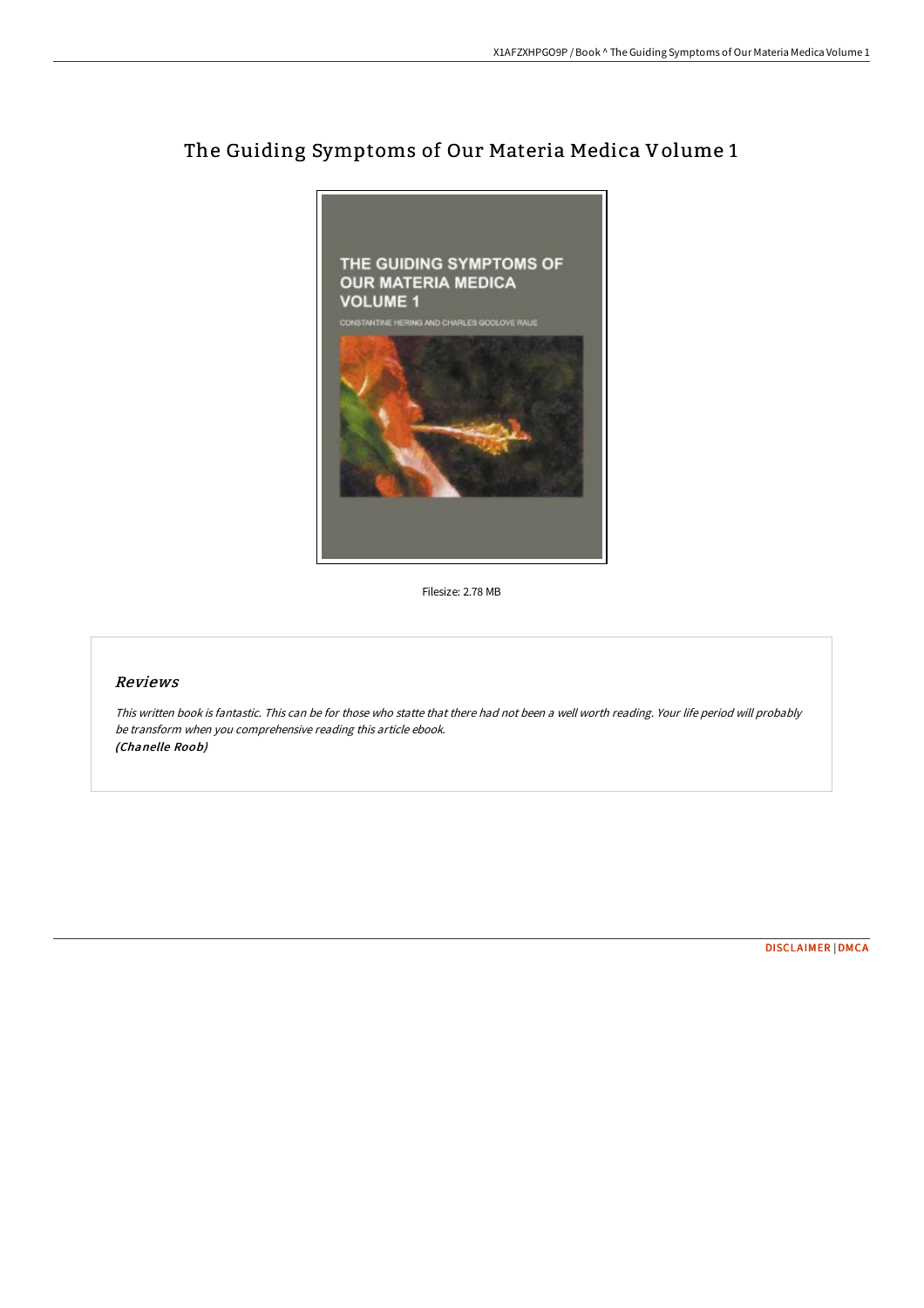## THE GUIDING SYMPTOMS OF OUR MATERIA MEDICA VOLUME 1



To get The Guiding Symptoms of Our Materia Medica Volume 1 PDF, remember to click the web link beneath and download the file or have accessibility to additional information that are relevant to THE GUIDING SYMPTOMS OF OUR MATERIA MEDICA VOLUME 1 ebook.

Theclassics.Us, United States, 2013. Paperback. Book Condition: New. 246 x 189 mm. Language: English . Brand New Book \*\*\*\*\* Print on Demand \*\*\*\*\*.This historic book may have numerous typos and missing text. Purchasers can usually download a free scanned copy of the original book (without typos) from the publisher. Not indexed. Not illustrated. 1879 edition. Excerpt: . stomach and abdomen; in 1. hypochonder to chest; in kidneys; along ureters; in bladder; in testicles; in ovaries; in spleen during catamenia; in chest and head from cough; just below heart; under scapulae; in sacrum; in 1. knee; in feet; in limbs, with fever; in shoulder or forearm. Acute pain: in eyeballs; below heart. Sharp pains: in chest. Violent pain: in temples; in forehead; in r. eye; in 1. ear; in lips; in region of stomach and abdomen; in vesical region; in sacrum; in 1. knee. Great pain: in occiput. Cutting: burning in eyes; in abdomen; along ureters; in ovaries; in abdominal walls. Lancinating: through eyes; in ovaries. Darting: through eyes; in chest. Thrusting pains: in region of uterus. Plunging stabbing: in uterus. Stabbing: in head; in uterus. Stitches: in temples; across forehead; in eyes; in throat; through lungs and sides of chest; in urethra; through hips; rheumatic stitches in r. side of neck; in lower limbs. Stitching: in temples; in urethra. Sticking pain: in r. side of chest; in r. deltoid muscle; in r. forearm. Pricking: in scalp; in eyes; in face; in lips; in tongue; in fauces; in throat; in stomach; in arms and hands. Stinging: in forehead; in 1. temple; in eyes; in eyeball; in 1. eye; in lids; eruption on nose; in ears; in face; in 1. malar bone; in teeth; in lips; in tongue; in tonsils; in throat; in abdomen; in rectum; in anus; in hemorrhoids; in testicles;...

B Read The Guiding [Symptoms](http://digilib.live/the-guiding-symptoms-of-our-materia-medica-volum.html) of Our Materia Medica Volume 1 Online ⊕ Download PDF The Guiding [Symptoms](http://digilib.live/the-guiding-symptoms-of-our-materia-medica-volum.html) of Our Materia Medica Volume 1